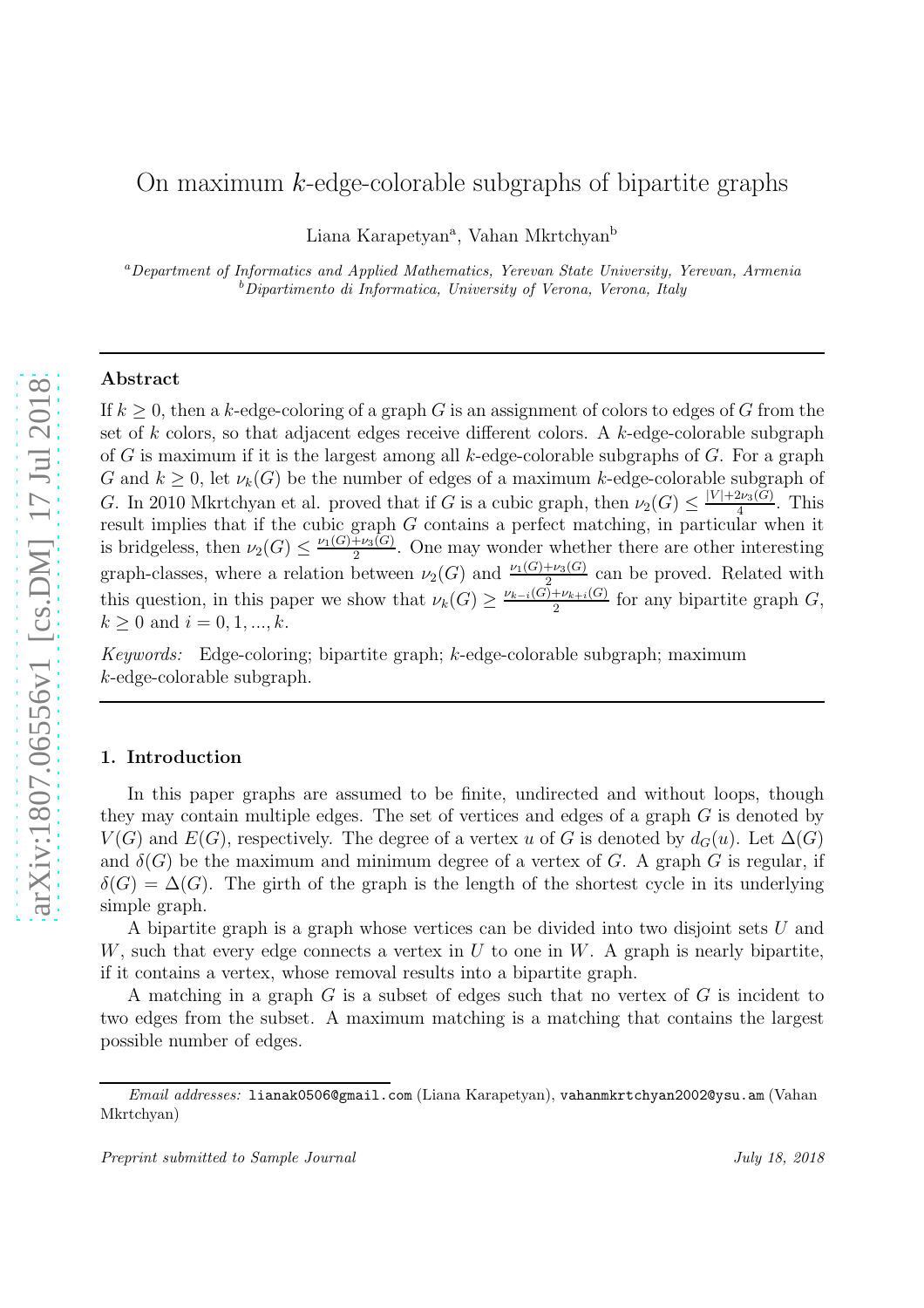If  $k \geq 0$ , then a graph G is called k-edge colorable, if its edges can be assigned colors from a set of k colors so that adjacent edges receive different colors. The smallest integer k, such that G is k-edge-colorable is called chromatic index of G and is denoted by  $\chi'(G)$ . The classical theorem of Shannon states that for any graph  $G \Delta(G) \leq \chi'(G) \leq \left| \frac{3\Delta(G)}{2} \right|$  $\frac{G}{2}$ [\[18,](#page-10-0) [21](#page-10-1)]. On the other hand, the classical theorem of Vizing states that for any graph  $\bar{G}$  $\Delta(G) \leq \chi'(G) \leq \Delta(G) + \mu(G)$  [\[21,](#page-10-1) [22\]](#page-10-2). Here  $\mu(G)$  is the maximum multiplicity of an edge of G. A graph is class I if  $\chi'(G) = \Delta(G)$ , otherwise it is class II.

If the edges of G are colored, then for a color  $\alpha$  let  $E_{\alpha}$  be the set of edges of G that are colored with  $\alpha$ . Observe that  $E_{\alpha}$  is a matching. We say that a vertex v is incident to the color  $\alpha$ , if v is incident to an edge from  $E_{\alpha}$ . If v is not incident to the color  $\alpha$ , then we say that v misses the color  $\alpha$ . Now, if we have two different colors  $\alpha$  and  $\beta$ , then consider the subgraph of G induced by  $E_{\alpha} \cup E_{\beta}$ . Observe that the components of this subgraph are paths or even cycles. The components which are paths are usually called  $\alpha - \beta$ -alternating paths or Kempe chains [\[21\]](#page-10-1). If P is an  $\alpha - \beta$ -alternating path connecting the vertices u and v, then we can exchange the colors on  $P$  and obtain a new edge-coloring of  $G$ . Observe that if u is incident to the color  $\alpha$  in the former edge-coloring, then in the new one it will miss the color  $\alpha$ .

If  $k < \chi'(G)$ , we cannot color all edges of G with k colors. Thus it is reasonable to investigate the maximum number of edges that one can color with  $k$  colors. A subgraph H of a graph G is called maximum k-edge-colorable, if H is k-edge-colorable and contains maximum number of edges among all k-edge-colorable subgraphs. For  $k \geq 0$  and a graph G let

$$
\nu_k(G) = \max\{|E(H)| : H \text{ is a } k\text{-edge-colorable subgraph of } G\}.
$$

Clearly, a k-edge-colorable subgraph is maximum if it contains exactly  $\nu_k(G)$  edges.

There are several papers where the ratio  $\frac{|E(H_k)|}{|E(G)|}$  has been investigated. Here  $H_k$  is a maximum k-edge-colorable subgraph of  $G.$  [\[5,](#page-9-0) [10,](#page-9-1) [15,](#page-10-3) [16](#page-10-4), [23](#page-10-5)] prove lower bounds for the ratio when the graph is regular and  $k = 1$ . For regular graphs of high girth the bounds are improved in [\[7\]](#page-9-2). Albertson and Haas have investigated the problem in  $[1, 2]$  $[1, 2]$  $[1, 2]$  when G is a cubic graph. See also [\[13\]](#page-10-6), where the authors proved that for every cubic graph G  $\nu_2(G) \geq \frac{4}{5}$  $\frac{4}{5}|V(G)|$  and  $\nu_3(G) \geq \frac{7}{6}$  $\frac{7}{6}$ [V(G)]. Moreover, [\[3\]](#page-9-5) shows that for any cubic graph G  $\nu_2(G) + \nu_3(G) \geq 2|V(G)|$ .

Bridgeless cubic graphs that are not 3-edge-colorable are usually called snarks [\[6\]](#page-9-6), and the problem for snarks is investigated by Steffen in [\[19](#page-10-7), [20\]](#page-10-8). This lower bound has also been investigated in the case when the graphs need not be cubic in [\[8,](#page-9-7) [11,](#page-10-9) [17\]](#page-10-10). Kosovski and Rizzi have investigated the problem from the algorithmic perspective [\[12,](#page-10-11) [17\]](#page-10-10). Since the problem of constructing a k-edge-colorable graph in an input graph is NP-complete for each fixed  $k \geq 2$ , it is natural to investigate the (polynomial) approximability of the problem. In [\[12](#page-10-11)], for each  $k \geq 2$  an algorithm for the problem is presented. There for each fixed value of  $k \geq 2$ , algorithms are proved to have certain approximation ratios and they are tending to 1 as k tends to infinity.

Some structural properties of maximum k-edge-colorable subgraphs of graphs are proved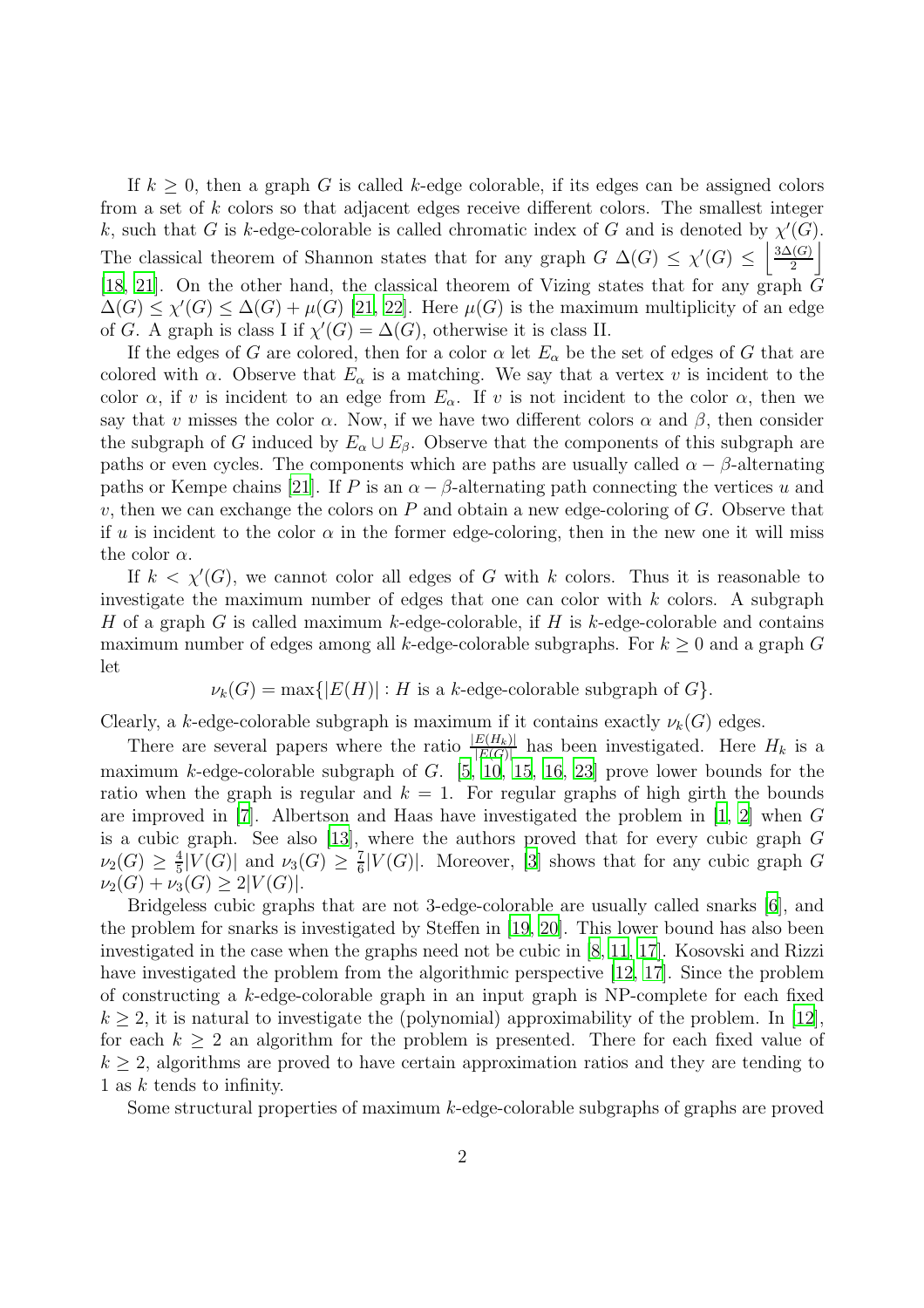in [\[3,](#page-9-5) [14](#page-10-12)]. In particular, there it is shown that every set of disjoint cycles of a graph with  $\Delta = \Delta(G) \geq 3$  can be extended to a maximum  $\Delta$ -edge colorable subgraph. Also there it is shown that a maximum ∆-edge colorable subgraph of a simple graph is always class I. Finally, if G is a graph with girth  $g \in \{2k, 2k+1\}$   $(k \geq 1)$  and H is a maximum  $\Delta$ -edge colorable subgraph of G, then  $\frac{|E(H)|}{|E(G)|} \ge \frac{2k}{2k+1}$  and the bound is best possible is a sense that there is an example attaining it.

In [\[13](#page-10-6)] Mkrtchyan et al. proved that for any cubic graph  $G \nu_2(G) \leq \frac{|V(G)| + 2\nu_3(G)}{4}$  $rac{+2\nu_3(G)}{4}$ . For bridgeless cubic graphs, which by Petersen theorem have a perfect matching, this inequality becomes,  $\nu_2(G) \leq \frac{\nu_1(G) + \nu_3(G)}{2}$  $\frac{1+\nu_3(G)}{2}$ . One may wonder whether there are other interesting graphclasses, where a relation between  $\nu_2(G)$  and  $\frac{\nu_1(G)+\nu_3(G)}{2}$  can be proved. In [\[9](#page-9-8)], the following conjecture is stated:

<span id="page-2-0"></span>**Conjecture 1.** *([\[9](#page-9-8)]*) For each  $k \geq 1$  *and a nearly bipartite graph* G

$$
\nu_k(G) \ge \left\lfloor \frac{\nu_{k-1}(G) + \nu_{k+1}(G)}{2} \right\rfloor.
$$

In the same paper the bipartite analogue of this conjecture is stated, which says that for bipartite graphs the statement of the Conjecture [1](#page-2-0) holds without the sign of floor. Note that [\[9\]](#page-9-8) verifies Conjecture [1](#page-2-0) and its bipartite analogue when G contains at most one cycle.

The present paper is organized as follows: In Section [2,](#page-2-1) some auxiliary results are stated. Section [3](#page-5-0) proves the main result of the paper, which states that for any bipartite graph  $G$ ,  $k \geq 0 \nu_k(G) \geq \frac{\nu_{k-i}(G) + \nu_{k+i}(G)}{2}$  $\frac{1+\nu_{k+i}(\mathbf{G})}{2}$ , where  $i=0,1,...,k$ . Section [4](#page-9-9) discusses the future work.

Terms and concepts that we do not define, can be found in [\[24\]](#page-10-13).

#### <span id="page-2-1"></span>2. Auxiliary results

In this section, we present some auxiliary results that will be useful later. The first two of them are simple consequences of a classical theorem due to König  $[21, 24]$  $[21, 24]$ , which states for any bipartite graph G, we have  $\chi'(G) = \Delta(G)$ .

<span id="page-2-2"></span>**Proposition 1.** Let G be a bipartite graph and let  $k \geq 0$ . Then a subgraph F of G is  $k$ -edge-colorable, if and only if  $\Delta(F) \leq k$ .

<span id="page-2-3"></span>**Proposition 2.** Let  $k \geq 0$  and let G be a k-regular bipartite graph. Then for  $i = 0, 1, ..., k$ *we have*  $\nu_i(G) = i \cdot \frac{|V(G)|}{2}$  $\frac{(G)}{2}$ .

Our next auxiliary result follows from an observation that a vertex can be incident to at most  $k$  edges in a  $k$ -edge-colorable graph.

<span id="page-2-4"></span>**Proposition 3.** If G is a graph, v is a vertex of G and  $k \geq 0$ . Then

$$
\nu_k(G) \le \nu_k(G - v) + k.
$$

The next result states that if one is removing an edge from a graph, then  $\nu_k(G)$  can decrease by at most one.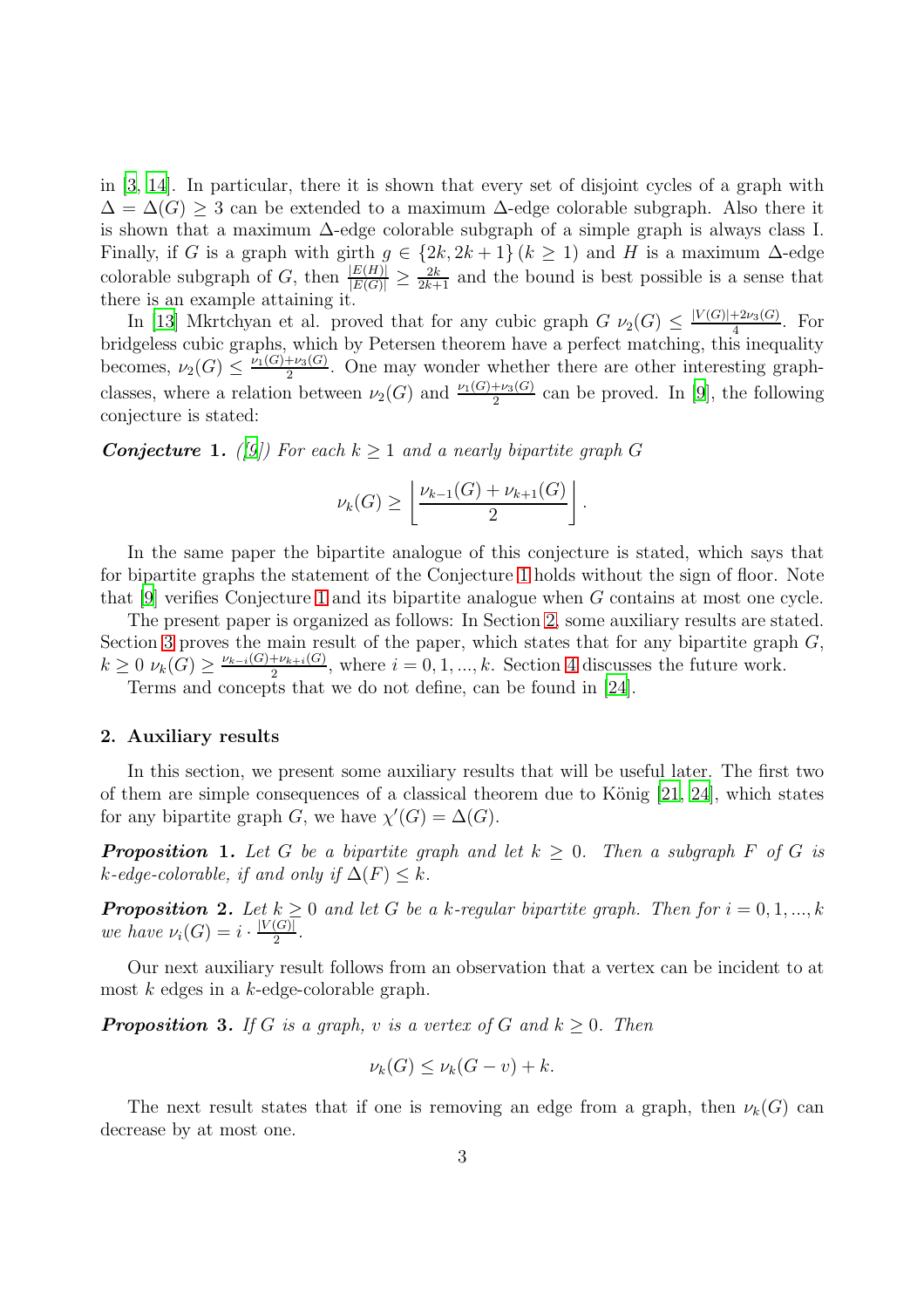<span id="page-3-1"></span>**Proposition 4.** If G is a graph, e is an edge of G and  $k \geq 0$ . Then

$$
\nu_k(G-e) \le \nu_k(G) \le \nu_k(G-e) + 1.
$$

In order to prove our next auxiliary result, we will use alternating paths.

<span id="page-3-2"></span>**Lemma 1.** Let G be a bipartite graph,  $e = uv$  be an edge of G, and  $j \geq 0$ . Then for any *maximum* j-edge-colorable subgraph  $H_j$  with  $e \notin E(H_j)$ , we have  $d_{H_j}(u) = j$  or  $d_{H_j}(v) = j$ .

*Proof.* Assume that there is a maximum j-edge-colorable subgraph  $H_j$  that does not contain e and with  $d_{H_j}(u) \leq j-1$  and  $d_{H_j}(v) \leq j-1$ . Then there are colors  $\alpha$  and  $\beta$  of  $H_j$  such that  $\alpha$  misses at u and  $\beta$  misses at v. Clearly,  $\alpha$  must be present at v and  $\beta$  must be present at u, since  $H_j$  is maximum j-edge-colorable. Consider the  $\alpha - \beta$  alternating paths starting at u and v. If they are the same, then we get an odd cycle contradicting the fact that  $G$ is bipartite. Hence they are different. Exchange the colors  $\alpha$  and  $\beta$  on one of them and color e. Observe that we have got a j-edge-colorable subgraph of G with  $|E(H_i)| + 1$  edges contradicting the maximality of  $H_j$ . Thus the statement of the lemma should be true.  $\Box$ 

If M is a matching in a graph G, then a simple odd path P is said to be M-augmenting, if the odd edges of P lie outside M, the even edges of P belong to M, and the end-points of P are not covered by  $M$ . It is easy to see that if  $G$  contains an  $M$ -augmenting path, then M is not a maximum matching in G. The classical theorem of Berge [\[4\]](#page-9-10), states that if M is not a maximum matching in  $G$ , then  $G$  must contain an  $M$ -augmenting path. In the end of this section, we prove the analogue of this result for k-edge-colorable subgraphs of bipartite graphs. It is quite plausible that our result can be derived using the general result about maximality of so-called c-matchings (Theorem 2 of Section 8, page 152 of [\[4](#page-9-10)]), however, here we will give a direct proof that works only for bipartite graphs.

We will require some definitions. For a positive integer  $k \geq 1$ , bipartite graph G and a k-edge-colorable subgraph  $A_k$  of G define an  $A_k$ -augmenting path as follows.

**Definition 1.** A simple  $u - v$ -path P is  $A_k$ -augmenting, if it is of odd length, the even *edges of* P *belong to*  $A_k$ *, the odd edges lie outside*  $A_k$  *and*  $d_{A_k}(u) \leq k - 1$ *,*  $d_{A_k}(v) \leq k - 1$ *.* 

Observe that if G contains an  $A_k$ -augmenting path P, then  $|E(A_k)| < \nu_k(G)$ . In order to see this, consider a subgraph  $B_k$  of G obtained from  $A_k$  by removing the even edges of P from  $A_k$  and adding the odd edges. Observe that any vertex w of G has degree at most k in  $B_k$ , hence  $B_k$  is k-edge-colorable by Proposition [1.](#page-2-2) Moreover,  $|E(B_k)| = |E(A_k)| + 1$ .

The following lemma states that the converse is also true.

<span id="page-3-0"></span>**Lemma 2.** Let G be a bipartite graph,  $k \geq 1$  and let  $A_k$  be a k-edge-colorable subgraph with  $|E(A_k)| < \nu_k(G)$ . Then G contains an  $A_k$ -augmenting path.

*Proof.* For the k-edge-colorable subgraph  $A_k$  consider all maximum k-edge-colorable subgraphs  $H_k$  and choose one maximizing  $|E(A_k) \cap E(H_k)|$ . By an alternating component, we will mean a path or an even cycle of G whose edges belong to  $E(A_k)\E(H_k)$  and  $E(H_k)\backslash E(A_k)$ , alternatively. Observe that any alternating component is either an even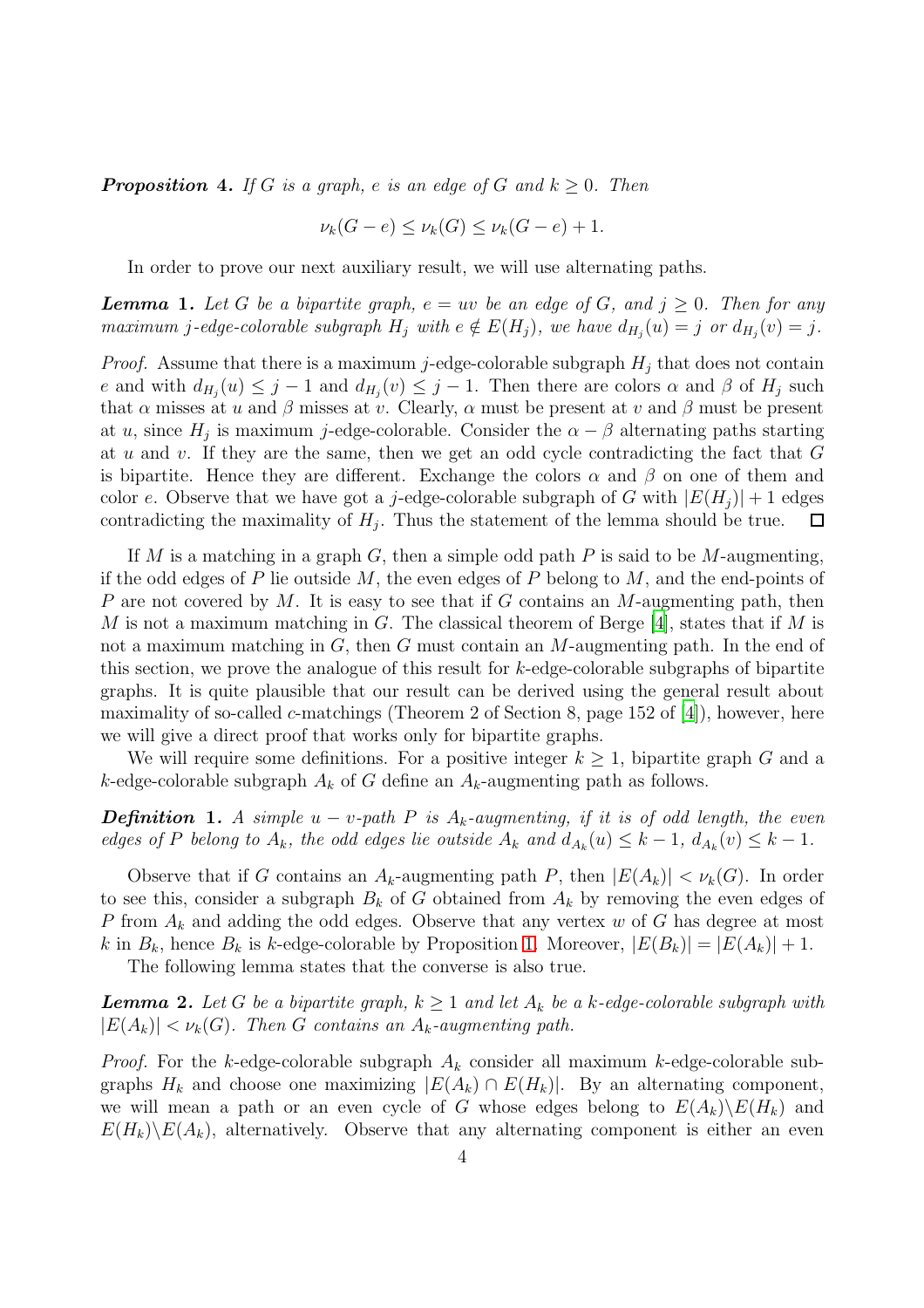cycle or an even path or an odd path. Moreover, since  $|E(A_k)| < \nu_k(G)$ , there is at least one edge in  $E(H_k)\backslash E(A_k)$ , hence G contains at least one alternating component.

We claim that  $G$  contains no alternating component  $C$  that is an even cycle. On the opposite assumption, consider a subgraph  $H'_{k}$  of G obtained from  $H_{k}$  by exchanging the edges on C. Observe that the degree of any vertex of G is the same as it was in  $H_k$ . Hence  $H'_{k}$  is k-edge-colorable by Proposition [1.](#page-2-2) Moreover,  $|E(H'_{k})| = |E(H_{k})| = \nu_{k}(G)$ , hence  $H'_{k}$  is maximum k-edge-colorable. However  $|E(A_k) \cap E(H'_k)| > |E(A_k) \cap E(H_k)|$ , which contradicts our choice of  $H_k$ .

Now, consider all alternating components C of G and among them choose one maximizing  $|E(C)|$ . From the previous paragraph we have that C is a path. Let us show that C is an odd path. Assume that C is an even path connecting vertices u and v. Assume that u is incident to an edge of  $E(H_k) \backslash E(A_k)$  and v is incident to  $E(A_k) \backslash E(H_k)$  on C. Let us show that  $d_{H_k}(v) \leq k-1$ . If  $d_{H_k}(v) = k$ , then v is incident to an edge  $e = vw \in E(H_k) \backslash E(A_k)$ . Observe that  $w \notin V(C)$ . If  $w \in V(C)$ , then either we have an alternating component that is a cycle, or we have an odd cycle. Both of the cases are contradictory. Thus  $w \notin V(C)$ . Now observe that  $C \cup \{e\}$  forms an alternating component with more edges than C. This contradicts our choice of C.

Thus  $d_{H_k}(v) \leq k-1$ . Consider a subgraph  $H'_k$  of G by exchanging the edges on C. Observe that the degree of any vertex of G is the same as it was in  $H_k$  except v which has degree at most k and u whose degree has decreased by one. Hence  $H'_{k}$  is k-edge-colorable by Proposition [1.](#page-2-2) Moreover,  $|E(H_k')| = |E(H_k)| = \nu_k(G)$ , hence  $H_k'$  is maximum k-edgecolorable. However  $|E(A_k) \cap E(H'_k)| > |E(A_k) \cap E(H_k)|$ , which contradicts our choice of  $H_k$ .

Thus C is an odd path. Again let the end-points of C be u and v. If u and v are incident to edges  $E(A_k) \backslash E(H_k)$  on C, then similarly to previous paragraph, one can show that  $d_{H_k}(u) \leq k-1$  and  $d_{H_k}(v) \leq k-1$ . If we exchange the edges of  $H_k$  on C we would find a larger k-edge-colorable subgraph, contradicting the maximality of  $H_k$ .

Thus, u and v are incident to edges  $E(H_k) \backslash E(A_k)$  on C. Similarly to previous paragraph, one can show that  $d_{A_k}(u) \leq k-1$  and  $d_{A_k}(v) \leq k-1$ . Now, it is not hard to see that C is an  $A_k$ -augmenting path. The proof of the lemma is complete.  $\Box$ 

When  $G$  is not bipartite,  $G$  may possess an augmenting path with respect to a maximum k-edge-colorable subgraph. Consider the graph from Figure [1,](#page-4-0) and let  $A_2$  be the subgraph colored with  $\alpha$  and  $\beta$ . It is easy to see that  $A_2$  is maximum 2-edge-colorable in G, however  $G$  contains an  $A_2$ -augmenting path.



<span id="page-4-0"></span>Figure 1: The statement of Lemma [2](#page-3-0) is not true when  $G$  is not bipartite.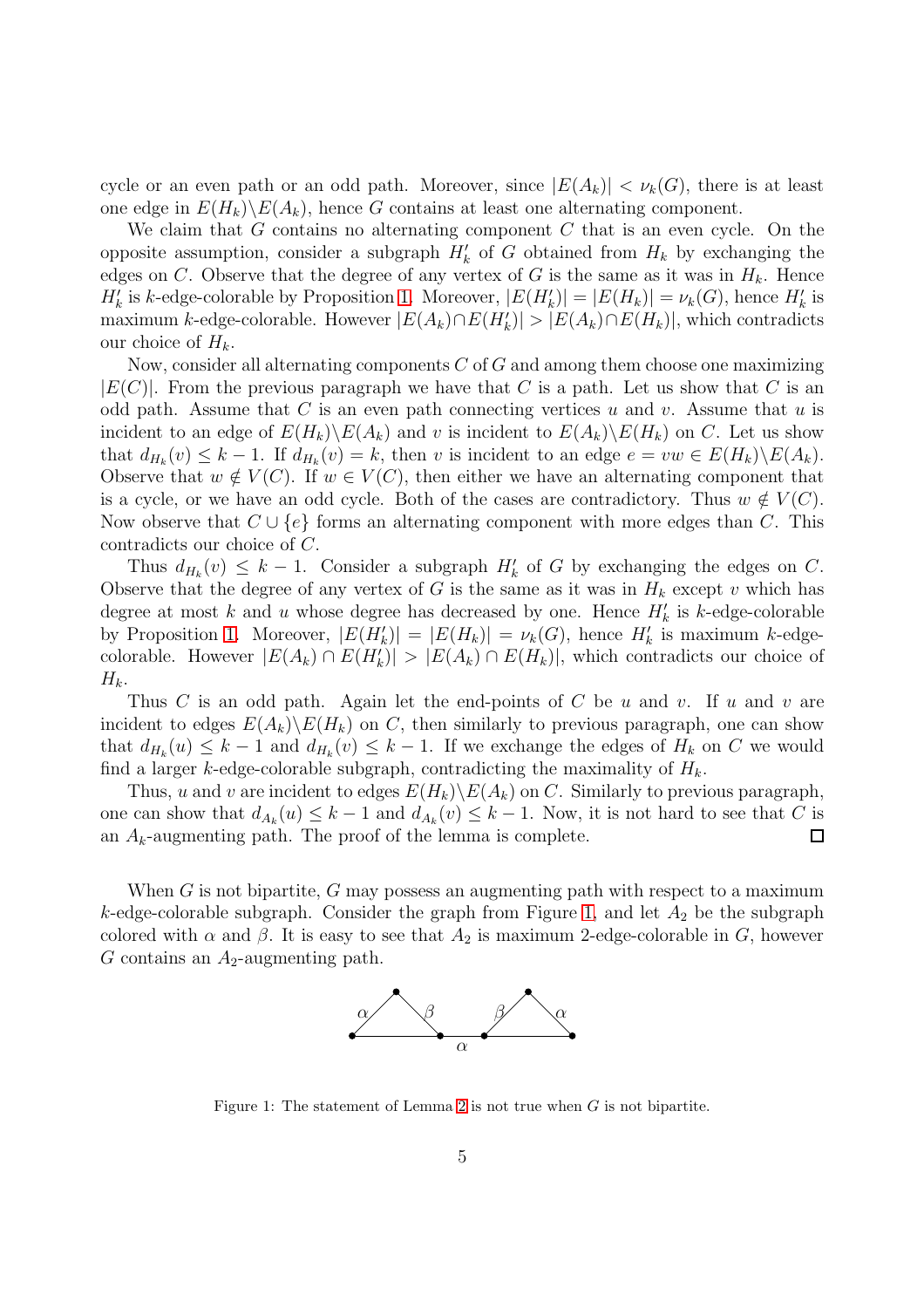## <span id="page-5-0"></span>3. The main results

In this section, we obtain the main result of the paper. Our first theorem proves a lower bound for  $\nu_k(G)$  in terms of the average of  $\nu_{k-1}(G)$  and  $\nu_{k+1}(G)$ .

<span id="page-5-3"></span>**Theorem 1.** For any bipartite graph G and  $k > 1$ 

$$
\nu_k(G) \ge \frac{\nu_{k-1}(G) + \nu_{k+1}(G)}{2}.
$$

*Proof.* Assume that the statement of the theorem is wrong. Let G be a counter-example minimizing  $|V(G)| + |E(G)|$ . We prove a series of claims that establish various properties of G.

<span id="page-5-2"></span>*Claim 1. G is connected and*  $|V(G)| \geq 2$ *.* 

*Proof.* If G is the graph with one vertex, then clearly it is bipartite and  $\nu_i(G) = 0$  for any  $i \geq 0$ , hence it is not a counter-example to our theorem. Thus,  $|V(G)| \geq 2$ . Let us show that G is connected. Assume that G contains  $t \geq 2$  components, which are  $G^{(1)}, ..., G^{(t)}$ . We have that for  $i \geq 0$ 

$$
\nu_i(G) = \nu_i(G^{(1)}) + \dots + \nu_i(G^{(t)}),
$$

hence

$$
\nu_k(G) = \nu_k(G^{(1)}) + \dots + \nu_k(G^{(t)}) \ge \frac{\nu_{k-1}(G^{(1)}) + \nu_{k+1}(G^{(1)})}{2} + \dots + \frac{\nu_{k-1}(G^{(t)}) + \nu_{k+1}(G^{(t)})}{2}
$$

$$
= \frac{\nu_{k-1}(G) + \nu_{k+1}(G)}{2}.
$$

Thus, G is not a counter-example to our statement contradicting our assumption. Here we used the fact that  $G^{(1)},...,G^{(t)}$  are smaller than G, hence they are not counter-examples to our theorem. The proof of the claim is complete.  $\Box$ 

<span id="page-5-1"></span>*Claim 2. For any maximum*  $(k-1)$ -edge-colorable subgraph  $H_{k-1}$  and any maximum  $(k+1)$ *edge-colorable subgraph*  $H_{k+1}$ *, we have* 

$$
E(H_{k-1}) \cup E(H_{k+1}) = E(G).
$$

*Proof.* If  $E(H_{k-1}) \cup E(H_{k+1}) \neq E(G)$  for some  $H_{k-1}$  and  $H_{k+1}$ , then there exist an edge e, such that e lies outside  $H_{k-1}$  and  $H_{k+1}$ . Hence

$$
\nu_{k-1}(G-e) = \nu_{k-1}(G)
$$

and

$$
\nu_{k+1}(G - e) = \nu_{k+1}(G),
$$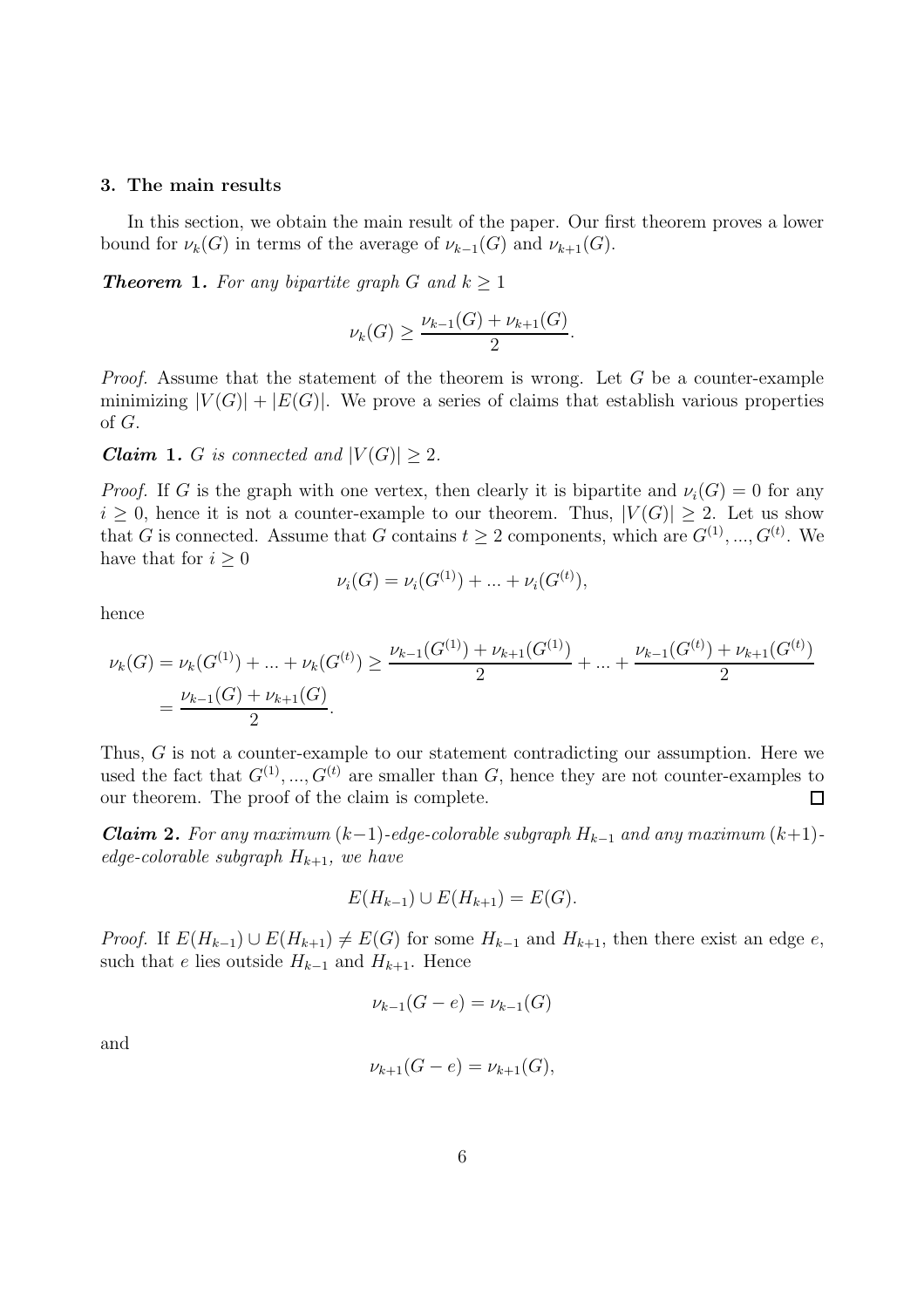therefore we get:

$$
\nu_k(G) \ge \nu_k(G-e) \ge \frac{\nu_{k-1}(G-e) + \nu_{k+1}(G-e)}{2} = \frac{\nu_{k-1}(G) + \nu_{k+1}(G)}{2}.
$$

Here we used the fact that the bipartite graph  $G - e$  is not a counter-example.

<span id="page-6-1"></span>Our next claim states that removing an edge from G does not decrease the size of  $\nu_k(G)$ . *Claim* 3. For any edge e of G, we have  $\nu_k(G) = \nu_k(G - e)$ .

*Proof.* If  $\nu_k(G) = 1 + \nu_k(G - e)$  (Proposition [4\)](#page-3-1), then

$$
\nu_k(G) = 1 + \nu_k(G - e) \ge 1 + \frac{\nu_{k-1}(G - e) + \nu_{k+1}(G - e)}{2}
$$
  
= 
$$
\frac{\nu_{k-1}(G - e) + 1 + \nu_{k+1}(G - e) + 1}{2} \ge \frac{\nu_{k-1}(G) + \nu_{k+1}(G)}{2}
$$

.

 $\Box$ 

Here we used the fact that  $G - e$  is not a counter-example and Proposition [4](#page-3-1) twice. □

Our final claim establishes some relations for maximum and minimum degrees of G. Its proof makes use of the fan-argument by Vizing [\[21](#page-10-1), [22\]](#page-10-2).

<span id="page-6-0"></span>*Claim* 4.  $\Delta(G) \leq 2k$  *and*  $\delta(G) \leq k$ .

*Proof.* Let  $H_{k-1}$  and  $H_{k+1}$  be a maximum  $(k-1)$ -edge-colorable and a maximum  $(k+1)$ -edge-colorable subgraphs of G, respectively. By Claim [2](#page-5-1) G is a union of  $H_{k-1}$  and  $H_{k+1}$ , hence it is a union of 2k matchings. Thus  $\Delta(G) \leq 2k$ .

Let us show that  $\delta(G) \leq k$ . Assume that  $\delta(G) \geq k + 1$ . If  $\Delta(G) \leq k + 1$ , then G is  $(k + 1)$ -regular, hence from Proposition [2](#page-2-3) we have  $\nu_i(G) = i \cdot \frac{|V|}{2}$  $\frac{v_1}{2}$  for  $i = k - 1, k, k + 1$ . Therefore

$$
\nu_k(G) = \frac{\nu_{k-1}(G) + \nu_{k+1}(G)}{2}.
$$

Thus, G is not a counter-example. Hence, we can assume that  $\Delta(G) \geq k+2$ , and therefore  $E(H_{k-1})\backslash E(H_{k+1}) \neq \emptyset$ . Let  $e = uv$  be an edge from this set. Then u or v must be incident to all  $(k+1)$  colors of  $H_{k+1}$  (apply Lemma [1](#page-3-2) with  $j = k+1$ ). Assume that this vertex is v. Let us show that u is incident to all  $(k + 1)$  colors of  $H_{k+1}$  as well.

On the opposite assumption, assume that u misses a color  $\beta$  of  $H_{k+1}$ . Then v must be incident to an edge  $e_w = vw$  of color  $\beta$  in  $H_{k+1}$ , as  $d_{H_{k+1}}(v) = k+1$ . Since  $d_{H_{k-1}}(v) \leq k-1$ and  $d_{H_{k+1}}(v) = k+1$ , there is an edge  $e_z = vz$  incident to v such that  $e_z \in E(H_{k+1})\backslash E(H_{k-1})$ . Let the color of  $e_z$  in  $H_{k+1}$  be  $\alpha$ .

If  $\alpha$  is missing at u, then consider a subgraph  $H'_{k+1}$  of G obtained from  $H_{k+1}$  by removing the edge  $e_z$ , adding e to  $H'_{k+1}$  and coloring e with  $\alpha$ . Observe that  $H'_{k+1}$  is  $(k+1)$ edge-colorable,  $|E(H'_{k+1})| = |E(H_{k+1})| = \nu_{k+1}(G)$ . Hence  $H'_{k+1}$  is maximum  $(k+1)$ -edgecolorable. However,  $e_z \notin E(H_{k-1}) \cup E(H'_{k+1})$  violating Claim [2.](#page-5-1)

Thus, we can assume that  $\alpha$  is present at u, hence it is different from  $\beta$ . Consider the  $\alpha - \beta$  alternating path  $P_u$  of  $H_{k+1}$  starting from u. We claim that  $P_u$  passes through v. If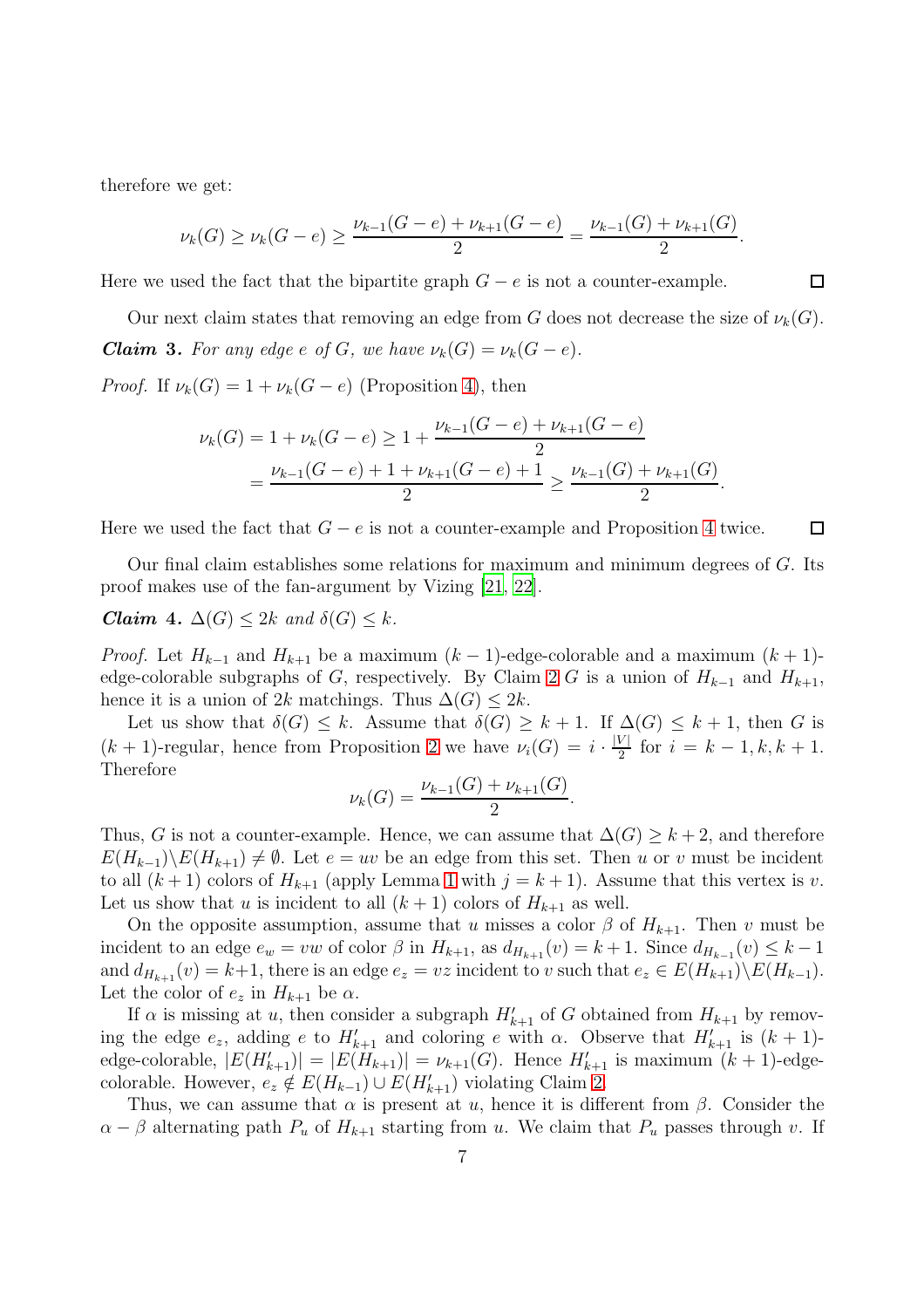not, we could have exchanged the colors on  $P_u$ , remove  $e_z$  from  $H_{k+1}$ , add e to  $H_{k+1}$ , color it with  $\alpha$  and get a new maximum  $(k+1)$ -edge-colorable subgraph violating Claim [2.](#page-5-1) Thus,  $P_u$  passes through v. We claim that it passes first via z, then via v and w. If  $P_u$  first passes via  $w$ , then together with  $e$  we get an odd cycle contradicting our assumption.

Let  $P_w$  be the final part of  $P_u$  that starts from w. Consider a  $(k + 1)$ -edge-colorable subgraph  $H'_{k+1}$  of G obtained from  $H_{k+1}$  as follows: exchange the colors on  $P_w$ , color e with β, color  $e_w$  with α and remove  $e_z$  from  $H_{k+1}$ . Observe that  $H'_{k+1}$  is  $(k+1)$ -edge-colorable,  $|E(H'_{k+1})| = |E(H_{k+1})| = \nu_{k+1}(G)$ . Hence  $H'_{k+1}$  is maximum  $(k+1)$ -edge-colorable. However,  $e_z \notin E(H_{k-1}) \cup E(H'_{k+1})$  violating Claim [2.](#page-5-1)

Thus u and v must be incident to all  $(k + 1)$  colors of  $H_{k+1}$ , in particular,  $d(u) \geq k + 2$ and  $d(v) \geq k+2$ . Observe that by Claim [2,](#page-5-1) any vertex of degree at least  $k+2$  must be incident to an edge from  $E(H_{k-1})\backslash E(H_{k+1})$ . Consider the bipartite graph  $J = G (E(H_{k-1})\backslash E(H_{k+1}))$ . Observe that J is a  $(k+1)$ -regular bipartite graph with  $V(J) = V(G)$ . Hence from Proposition [2,](#page-2-3) we have  $\nu_i(G) = i \cdot \frac{|V|}{2}$  $\frac{\nu_1}{2}$  for  $i = k - 1, k, k + 1$ , and therefore

$$
\nu_k(G) = \frac{\nu_{k-1}(G) + \nu_{k+1}(G)}{2}.
$$

This means that G is not a counter-example to our statement contradicting our assumption. Hence  $\delta(G) \leq k$ . The proof of the claim is complete.  $\Box$ 

We are ready to prove the theorem. By Claim [4,](#page-6-0)  $\delta(G) \leq k$ , hence there is a vertex u with  $d_G(u) \leq k$ . On the other hand, by Claim [1](#page-5-2) G is connected and  $|V| \geq 2$ , hence  $d_G(u) \geq 1$ . Thus, there is an edge  $e = uv$  incident to u. By Claim [3,](#page-6-1) there is a maximum k-edgecolorable subgraph  $H_k$  that does not contain e. By Lemma [1,](#page-3-2)  $d_{H_k}(u) = k$  or  $d_{H_k}(v) = k$  for any such  $H_k$ . Since  $d_{G-e}(u) \leq k-1$ , we have  $d_{H_k}(v) = k$  for any maximum k-edge-colorable subgraph  $H_k$  that does not contain  $e$ .

By Proposition [3,](#page-2-4) we have  $\nu_k(G) \leq \nu_k(G-v) + k$ . Let us show that  $\nu_k(G) = \nu_k(G-v) + k$ . Assume that  $\nu_k(G) \leq \nu_k(G-v) + k-1$ . Since  $\nu_k(G) = \nu_k(G-e)$  (Claim [3\)](#page-6-1) and  $G-e-v=$  $G - v$ , we have  $\nu_k(G - e) \leq \nu_k(G - e - v) + k - 1$ .

Choose a maximum k-edge-colorable subgraph  $H^{(0)}$  of  $G - e - v$ . If  $H^{(0)}$  is maximum in  $G - e$ , then since e does not lie in  $H^{(0)}$ , we have a contradiction with  $d_{H^{(0)}}(v) = k$  as  $d_{H^{(0)}}(v) = 0$ . Thus  $H^{(0)}$  is not maximum in  $G - e$ . By Lemma [2,](#page-3-0) there a k-edge-colorable subgraph  $H^{(1)}$  which is obtained from  $H^{(0)}$  by shifting the edges on an  $H^{(0)}$ -augmenting path in  $G - e$ . Observe that  $d_{H^{(1)}}(v) \leq 1$ . If  $H^{(1)}$  is maximum in  $G - e$ , then we have a contradiction with  $d_{H^{(1)}}(v) = k$  as  $d_{H^{(1)}}(v) \leq 1$ . Thus  $H^{(1)}$  is not maximum in  $G - e$ . By repeating the argument and applying Lemma [2](#page-3-0) at most  $(k-1)$  times, we will obtain a maximum k-edge-colorable subgraph  $H^{(i)}$  of  $G - e$  with  $d_{H^{(i)}}(v) \leq k - 1$  contradicting the fact that  $d_{H_k}(v) = k$  for any maximum k-edge-colorable subgraph  $H_k$  of G that does not contain e.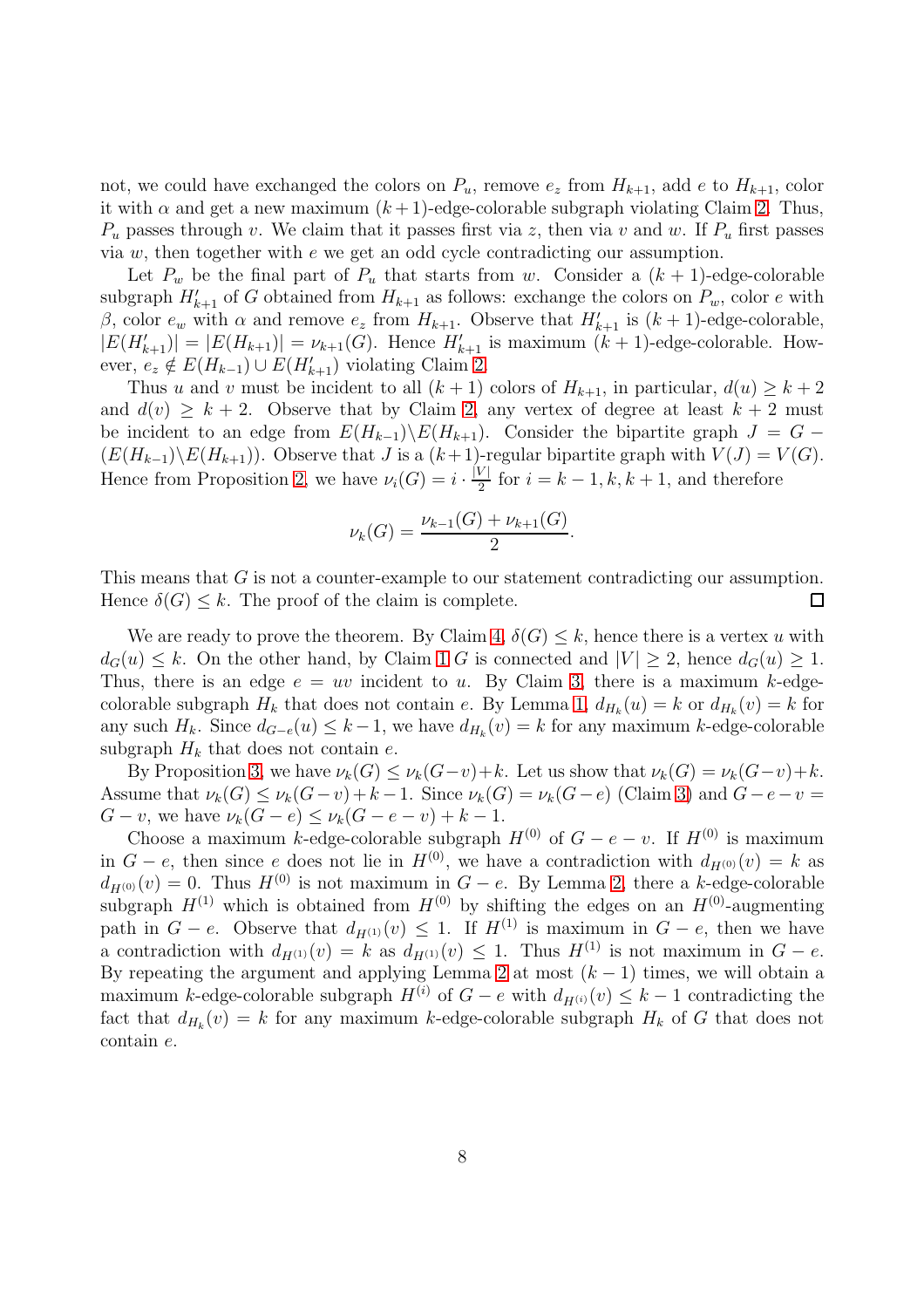Thus,  $\nu_k(G) = \nu_k(G - v) + k$ . We have

$$
\nu_k(G) = k + \nu_k(G - v) \ge k + \frac{\nu_{k-1}(G - v) + \nu_{k+1}(G - v)}{2}
$$
  
= 
$$
\frac{\nu_{k-1}(G - v) + k - 1 + \nu_{k+1}(G - v) + k + 1}{2} \ge \frac{\nu_{k-1}(G) + \nu_{k+1}(G)}{2}.
$$

This contradicts the fact that  $G$  is a counter-example to our statement. Here we used the fact that  $G - v$  is not a counter-example and Proposition [3](#page-2-4) twice. The proof of the theorem is complete.  $\Box$ 

The proved theorem is equivalent to the following

<span id="page-8-0"></span>Remark 1. *If* G *is a bipartite graph, then*

$$
\nu_1(G) - \nu_0(G) \ge \nu_2(G) - \nu_1(G) \ge \nu_3(G) - \nu_2(G) \ge \dots
$$

Below we derive the main result of the paper as a corollary to the theorem proved above:

<span id="page-8-2"></span>**Corollary 1.** Let G be a bipartite graph and let  $k \geq 0$ . Then for  $i = 0, 1, ..., k$  we have

$$
\nu_k(G) \ge \frac{\nu_{k-i}(G) + \nu_{k+i}(G)}{2}.
$$

*Proof.* We prove the statement by induction on i. When  $i = 0$ , the statement is trivial. When  $i = 1$ , it follows from Theorem [1.](#page-5-3) We will assume that the statement is true for  $i - 1$ , and prove it for i.

By induction hypothesis we have

$$
\nu_k(G) \ge \frac{\nu_{k-i+1}(G) + \nu_{k+i-1}(G)}{2}.
$$

By applying Theorem [1](#page-5-3) on  $\nu_{k-i+1}(G)$  and  $\nu_{k+i-1}(G)$  we have

$$
\nu_k(G) \ge \frac{\nu_{k-i+2}(G) + \nu_{k-i}(G) + \nu_{k+i-2}(G) + \nu_{k+i}(G)}{4} = \frac{\nu_{k-i}(G) + \nu_{k+i}(G)}{4} + \frac{\nu_{k-i+2}(G) + \nu_{k+i-2}(G)}{4}
$$

So, in order to complete the proof of the corollary, we need to show

<span id="page-8-1"></span>
$$
\nu_{k-i+2}(G) + \nu_{k+i-2}(G) \ge \nu_{k-i}(G) + \nu_{k+i}(G). \tag{1}
$$

.

Using Remark [1,](#page-8-0) we have

$$
\nu_{k-i+1}(G)-\nu_{k-i}(G) \geq \nu_{k-i+2}(G)-\nu_{k-i+1}(G) \geq \cdots \geq \nu_{k+i-1}(G)-\nu_{k+i-2}(G) \geq \nu_{k+i}(G)-\nu_{k+i-1}(G).
$$

The last inequality implies

$$
[\nu_{k-i+1}(G)-\nu_{k-i}(G)]+[\nu_{k-i+2}(G)-\nu_{k-i+1}(G)] \geq [\nu_{k+i-1}(G)-\nu_{k+i-2}(G)]+[\nu_{k+i}(G)-\nu_{k+i-1}(G)],
$$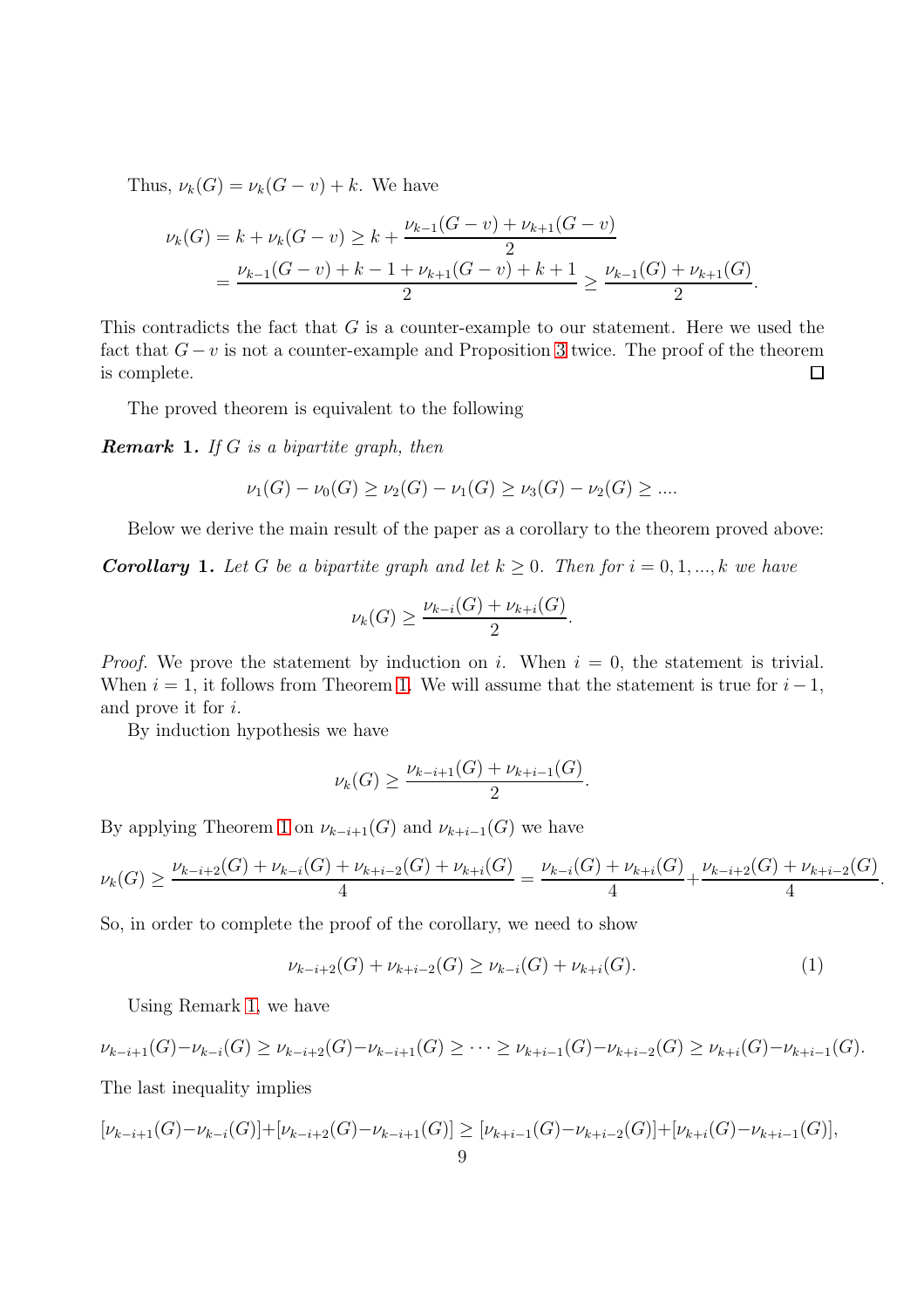or

$$
\nu_{k-i+2}(G) - \nu_{k-i}(G) \ge \nu_{k+i}(G) - \nu_{k+i-2}(G),
$$

which is equivalent to  $(1)$ . The proof of the corollary is complete.

### <span id="page-9-9"></span>4. Future Work

For a (not necessarily bipartite) graph  $G$ , let  $b(G)$  be the smallest number of vertices of G whose removal results into a bipartite graph. One can easily see that  $b(G)$  coincides with the minimum number of vertices of  $G$ , such that any odd cycle of  $G$  contains a vertex from these vertices.  $b(G)$  is a well studied parameter frequently appearing in various papers on Graph theory and Algorithms. It can be easily seen that a graph  $G$  is bipartite if and only if  $b(G) = 0$ , and is nearly bipartite if and only if  $b(G) \leq 1$ .

We suspect that:

**Conjecture 2.** Let G be a graph and let  $k \geq 0$ . Then for  $i = 0, 1, ..., k$  we have

$$
\nu_k(G) \ge \frac{\nu_{k-i}(G) + \nu_{k+i}(G) - b(G)}{2}.
$$

Observe that when G is bipartite, we get the statement of Corollary [1.](#page-8-2) On the other hand, when G is nearly bipartite and  $i = 1$ , we get the statement of the Conjecture [1.](#page-2-0)

### Acknowledgement

The second author is indebted to Armen Asratian for useful discussions on c-matchings and for disproving an early version of Lemma [2.](#page-3-0)

# References

- <span id="page-9-3"></span>[1] M. Albertson and R. Haas. Parsimonious edge coloring. *Discrete Mathematics*, (148):1–7, 1996.
- <span id="page-9-4"></span>[2] M. Albertson and R. Haas. The edge chromatic difference sequence of a cubic graph. *Discrete Mathematics*, (177):1–8, 1997.
- <span id="page-9-5"></span>[3] D. Aslanyan, V. Mkrtchyan, S. Petrosyan, and G. Vardanyan. On disjoint matchings in cubic graphs: Maximum 2-edge-colorable and maximum 3-edge-colorable subgraphs. *Discrete Applied Mathematics*, (172):12–27, 2014.
- <span id="page-9-10"></span>[4] C. Berge. *Graphs and Hypergraphs*. North Holland Publishing Company, Amsterdam, 1973.
- <span id="page-9-0"></span>[5] B. Bollobas. *Extremal Graph Theory*. Academic Press, London, New York, San Francisco, 1978.
- <span id="page-9-6"></span>[6] A. Cavicchioli, M. Meschiari, B. Ruini, and F. Spaggiari. A survey on snarks and new results: Products, reducibility and a computer search. *Discrete Mathematics*, 28(2): 57–86, 1998.
- <span id="page-9-2"></span>[7] A. D. Flaxman and S. Hoory. Maximum matchings in regular graphs of high girth. *The Electronic Journal of Combinatorics*, 14(1):1–4, 2007.
- <span id="page-9-7"></span>[8] J.-L. Fouquet and J.-M. Vanherpe. On parsimonious edge-colouring of graphs with maximum degree three. *Graphs and Combinatorics*, 29(3): 475–487, 2013.
- <span id="page-9-8"></span>[9] L. Hambardzumyan and V. Mkrtchyan. Graphs, disjoint matchings and some inequalities. submitted, 2017 (available at https://arxiv.org/pdf/1512.02546.pdf).
- <span id="page-9-1"></span>[10] M. A. Henning and A. Yeo. Tight lower bounds on the size of a maximum matching in a regular graph. *Graphs and Combinatorics*, 23(6):647–657, 2007.

 $\Box$